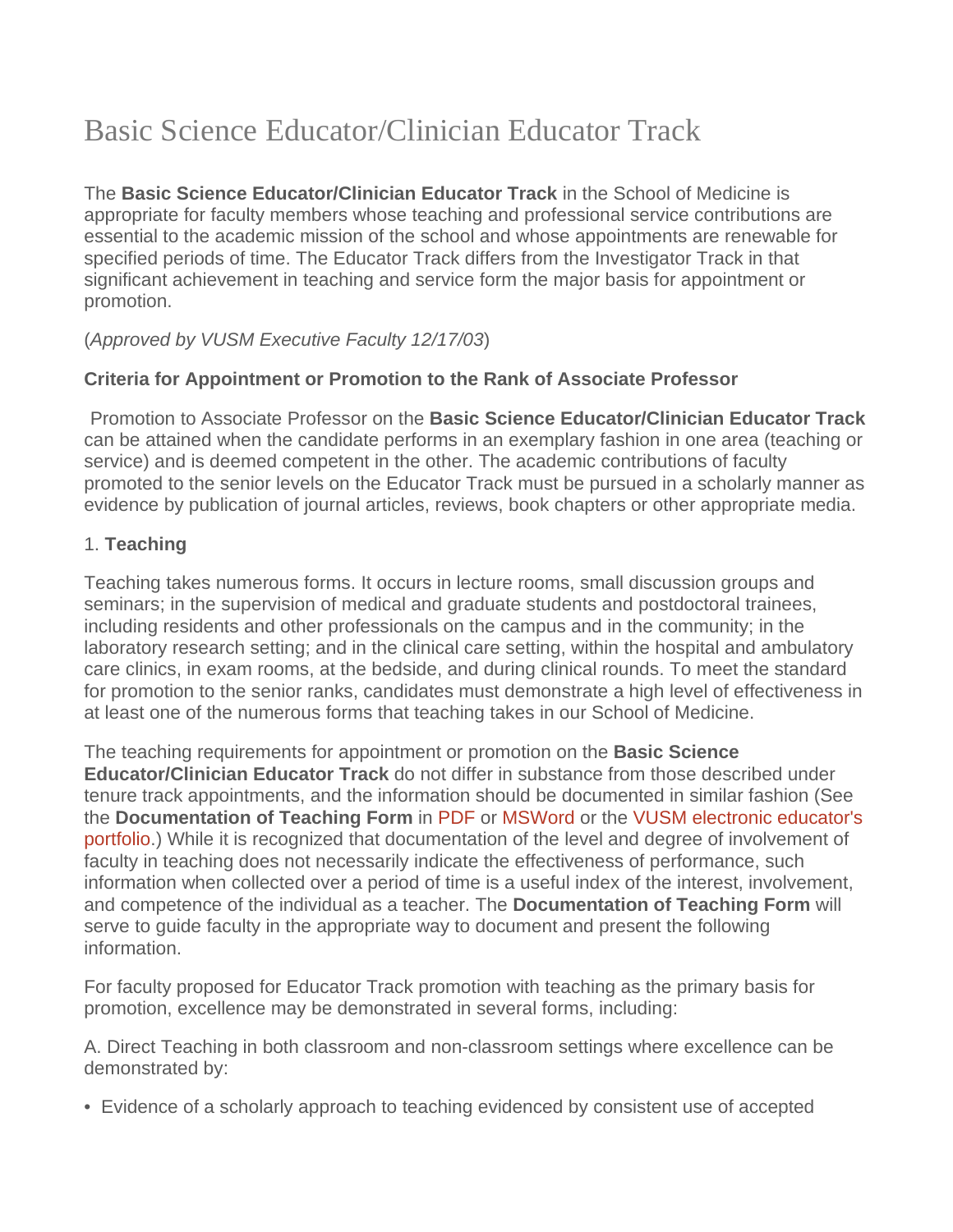principles and standards and/or by publication and dissemination of materials describing the methods used

- Excellent ratings on course evaluations or other evaluations from peers or trainees
- Letters from participants that describe teaching excellence
- Teaching awards
- Invited presentations at other institutions/workshops related to medical or biomedical education methods and practices

B. Curricular or Program Development where innovation and excellence can be demonstrated by:

- Development of new or substantially revised courses, clerkships or other teaching instruments
- Development of new manuals, textbooks, audiovisual aids or other educational media
- Evidence that curriculum or program development was undertaken in a scholarly manner
- Measurement and objective description of the impact of new curriculum or program

#### C. Advising and mentoring

- Substantial influence on a number of advisees/mentees documented by letters requested from trainees by the Department
- Current positions and accomplishments of advisees/mentees
- Scholarly approach modeled for advisees/mentees
- Development and implementation of innovative mentoring approaches
- Committee service in the field related to mentoring and advising

#### D. Educational administration or leadership

- Course/program director
- Specific contributions measured and described objectively
- Scholarly approach taken to leadership
- New initiatives developed
- Measurable impact on program (accreditation, placement)
- Invited presentations at other institutions/workshops to describe programs
- Invitations to implement educational programs

#### E. Educational research

- Scholarly approach evidenced by publications related to teaching and learning or grants obtained related to educational research
- Participation in high quality research evaluating new courses/ programs
- Product that is peer-reviewed and publicly available
- Invited presentations at other institutions/workshops related to medical or biomedical education research
- Service on national committees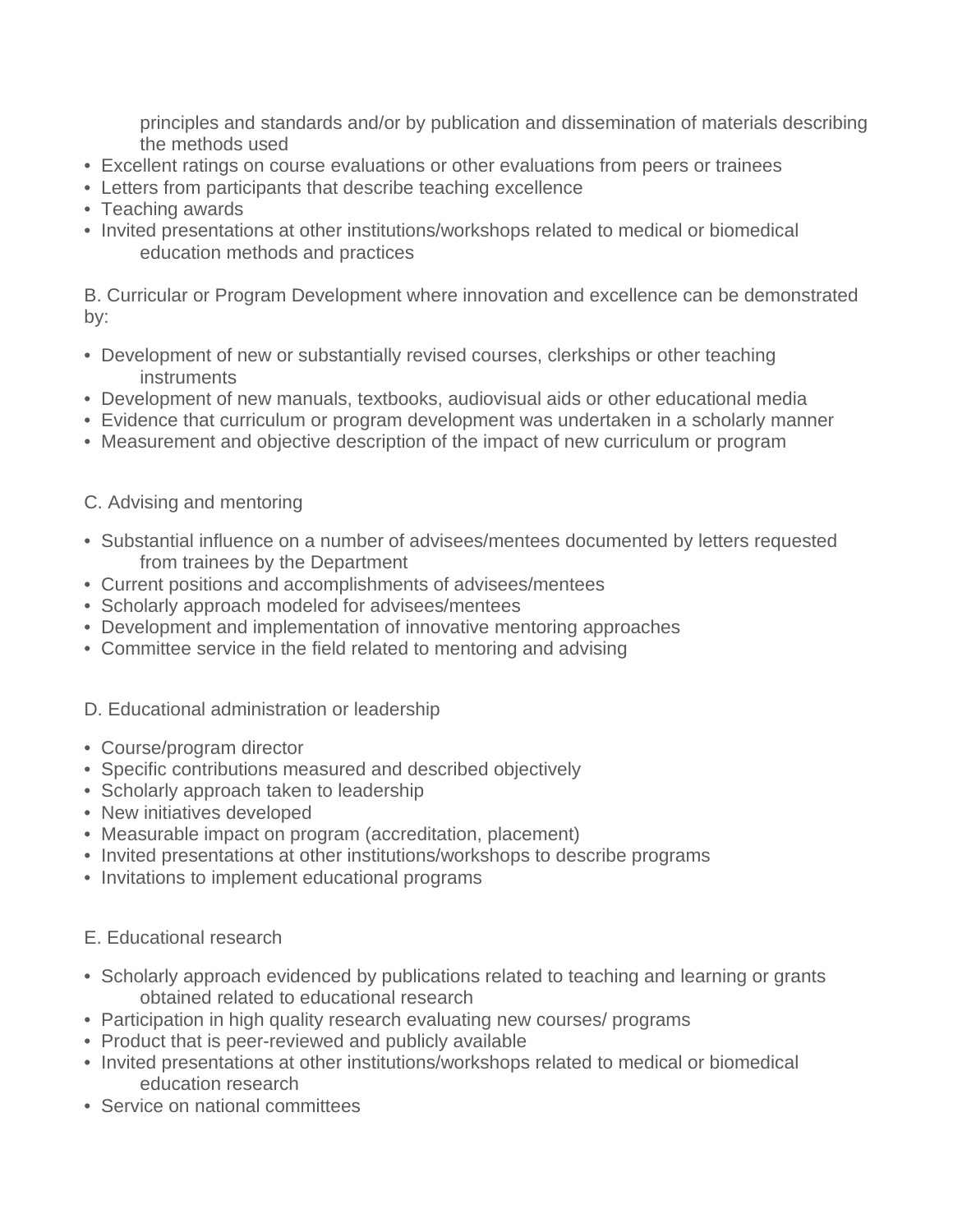#### 2. **Service**

Achievement in service sufficient for promotion on this track must be of such a nature as to make significant, special contributions to the missions of the school. Time in rank is not sufficient justification for promotion or appointment to senior ranks on this track. Such achievement might take the following forms:

A. Provision of exemplary clinical care of such nature as to serve as an excellent role model for students and residents. Documentation might include:

- Letters of evaluation from other recognized leaders in the field that cite the candidate's achievements and provide an explanation for the candidate's reputation.
- Invited participation in clinical conferences, rounds, or seminars outside the institution.
- Publication of case reports.
- Evidence of influence on the practice of medicine not only within the institution but also at regional or national levels as reflected in the individual's clinical referral and consultative activities.

B. Performance of patient care related activities in a manner that extends beyond routine management and is characteristic of the academic clinician. Documentation might include:

- Publication of manuscripts, chapters, and/or books that integrate, synthesize and summarize the clinical literature for other clinicians. When these publications are co-authored by several individuals, the specific contribution of the faculty member being considered for promotion should be described in the promotion dossier by either the chair, senior author(s), or external correspondents. In addition, t he candidate can describe their role as middle authors in publications via the "Critical References Form" that must be included in the promotion dossier.
- Introduction of innovative advances to clinical medicine that reflect the candidate's status as being on the "cutting edge" of clinical management.
- Participation in establishing and maintaining regional and national standards of care and management as evidenced by membership on a specialty board, residency review committee, regional or national commissions, examination committees.
- Successful participation in federal and industry-sponsored clinical trials.
- Objectively measured achievements in quality and process improvement projects or programs that enhance efficiency, patient safety, and processes of care.

C. Development of new programs or significant enhancements of established programs. Such programs may include not only clinical programs, but also programs of importance to other missions of the institution.

D. Special contributions to the Medical School and University in such areas as internal governance, policy development, and University outreach beyond those customarily expected of faculty. Documentation might include: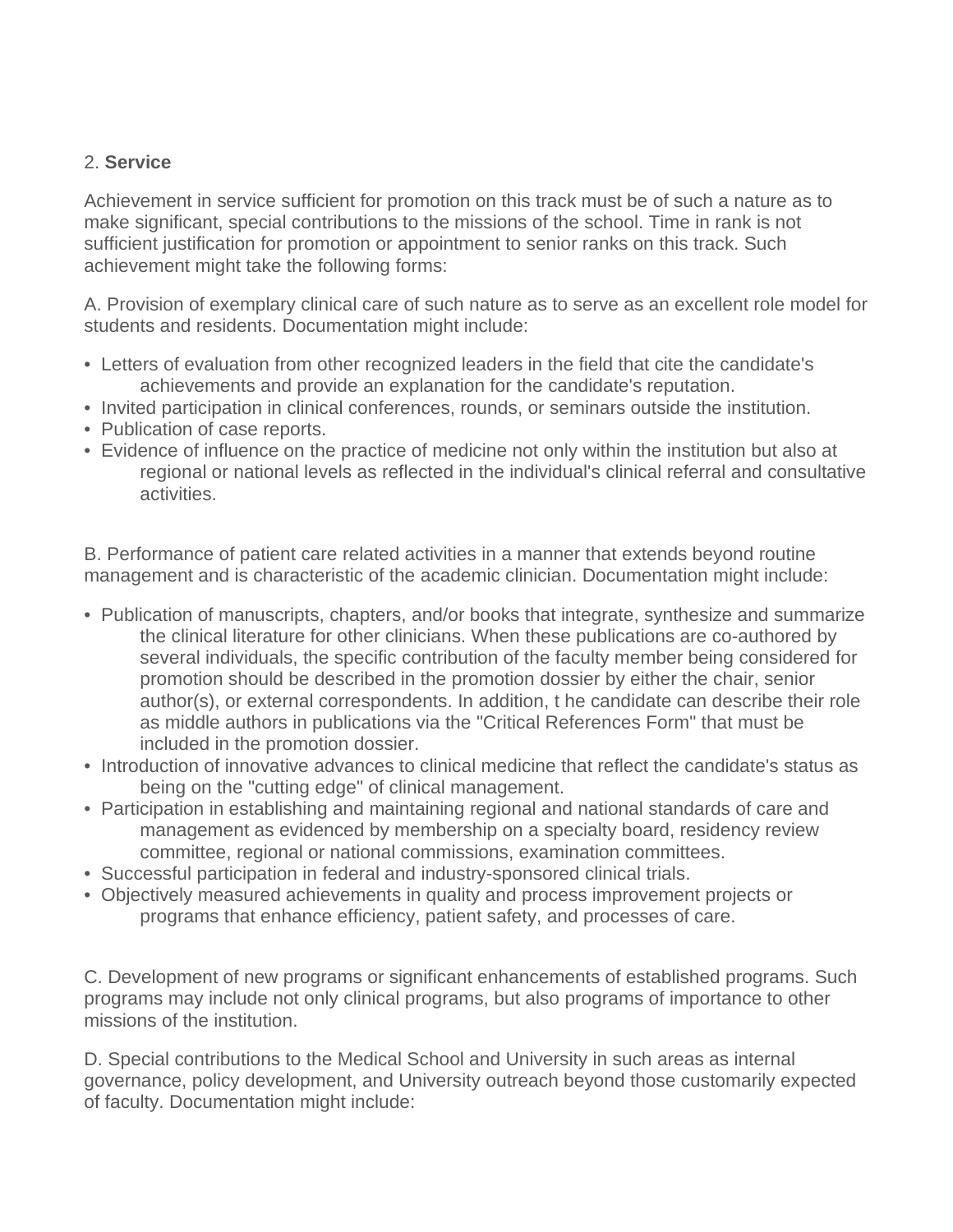- Recognition by faculty peers, as reflected by selection for significant service on important policy-making committees of the Medical Center and University. Contributions to various departmental and other University committees that are customarily expected of the faculty do not fulfill this requirement.
- Extramural consultation of a scientific and/or professional nature with governmental agencies, industry and other academic institutions, which enhances the goals and functions of the University and Medical School.
- Service related to one's academic activities in community organizations that enhance the health and welfare of citizens in our region. Examples include establishing or teaching community-based educational programs. Participation and leadership in health-related community-based organizations and advisory boards, and participating in campuscommunity partnerships that serve community needs while providing learning experiences for our students, residents and postdoctoral trainees.

## **Appointment and Promotion to Professor**

The standards applicable for promotion to full Professor on the **Basic Science Educator/Clinician Educator Track** are the same as those specified above for consideration for appointment to associate professor except that the indicators shall be substantially more developed. Time in position is not sufficient justification for promotion to Professor. The candidate's sustained contributions to teaching or service must be such that they have achieved recognition at the national or international level.

## Supporting Documentation

## 1. **Standardized Form of the Curriculum Vitae**

The Committee on Faculty Appointments and Promotions has developed a [standard form](https://medschool.vanderbilt.edu/faculty/required-format-curriculum-vitae)  [of the curriculum vitae](https://medschool.vanderbilt.edu/faculty/required-format-curriculum-vitae) that must be used by faculty and departments in supporting recommendations for promotions and tenure. Use of the standard form will assure that all information needed by the committee is present and will expedite the review of recommendations.

## 2. **Documentation of Teaching Effectiveness**

It is required that the **Documentation of Teaching Form** [\(PDF](https://medschool.vanderbilt.edu/faculty/files/faculty/public_files/TeachingForm.pdf) or [MSWord](https://medschool.vanderbilt.edu/faculty/files/faculty/public_files/TeachingForm.doc) or the [VUSM](https://medapps.mc.vanderbilt.edu/eduport)  [electronic educator's portfolio\)](https://medapps.mc.vanderbilt.edu/eduport) be used to specify the teaching activities of the candidate on the **Basic Science Educator/Clinician-Educator Track**. Specific assessments of the candidate's teaching effectiveness should be submitted in reference to the candidate's primary mode of teaching. Such assessments might include peer assessments by